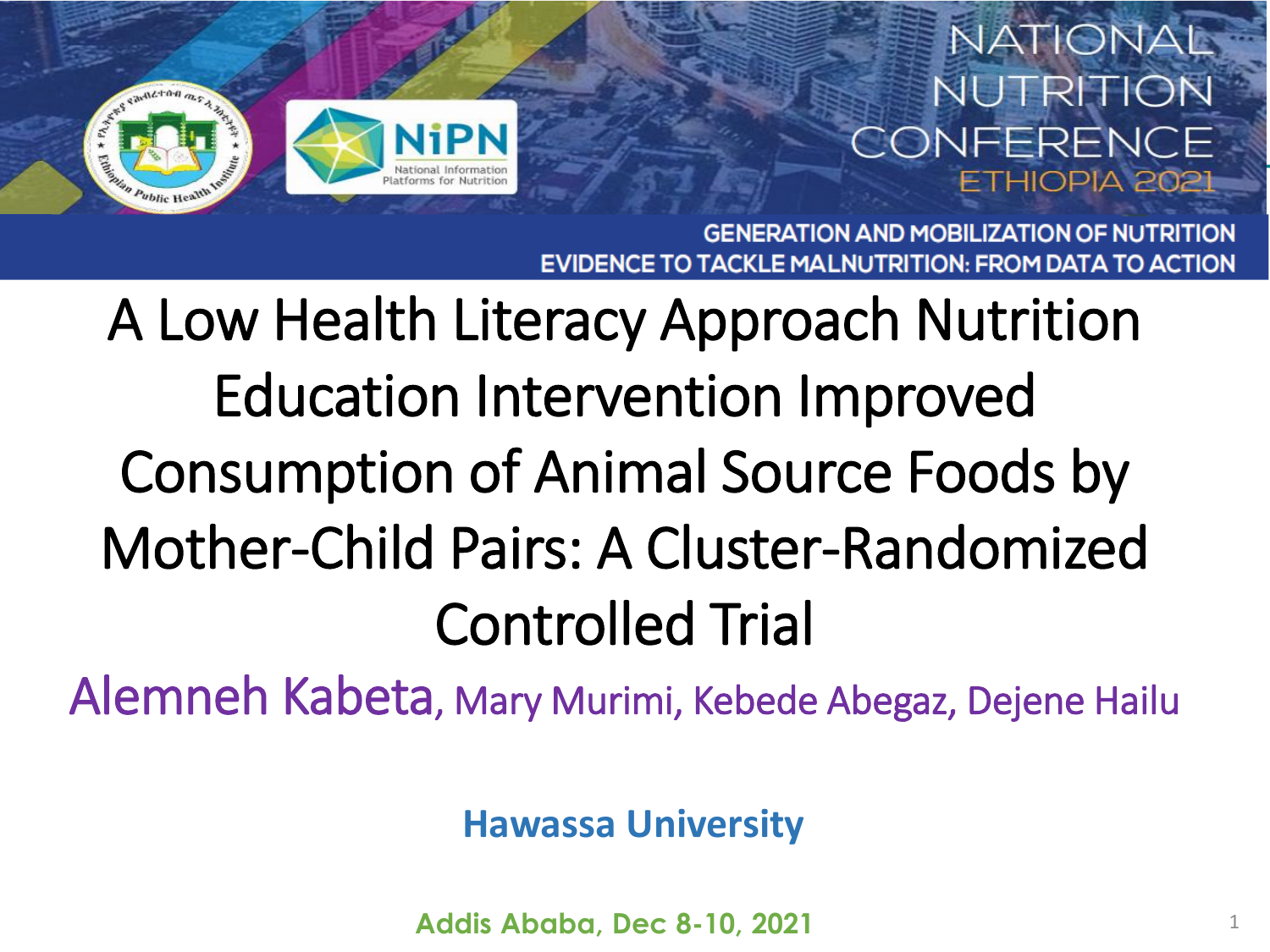# **Outline**

- Introduction
- Objective
- Materials and Methods
- Results
- Conclusions
- Recommendations
- Acknowledgements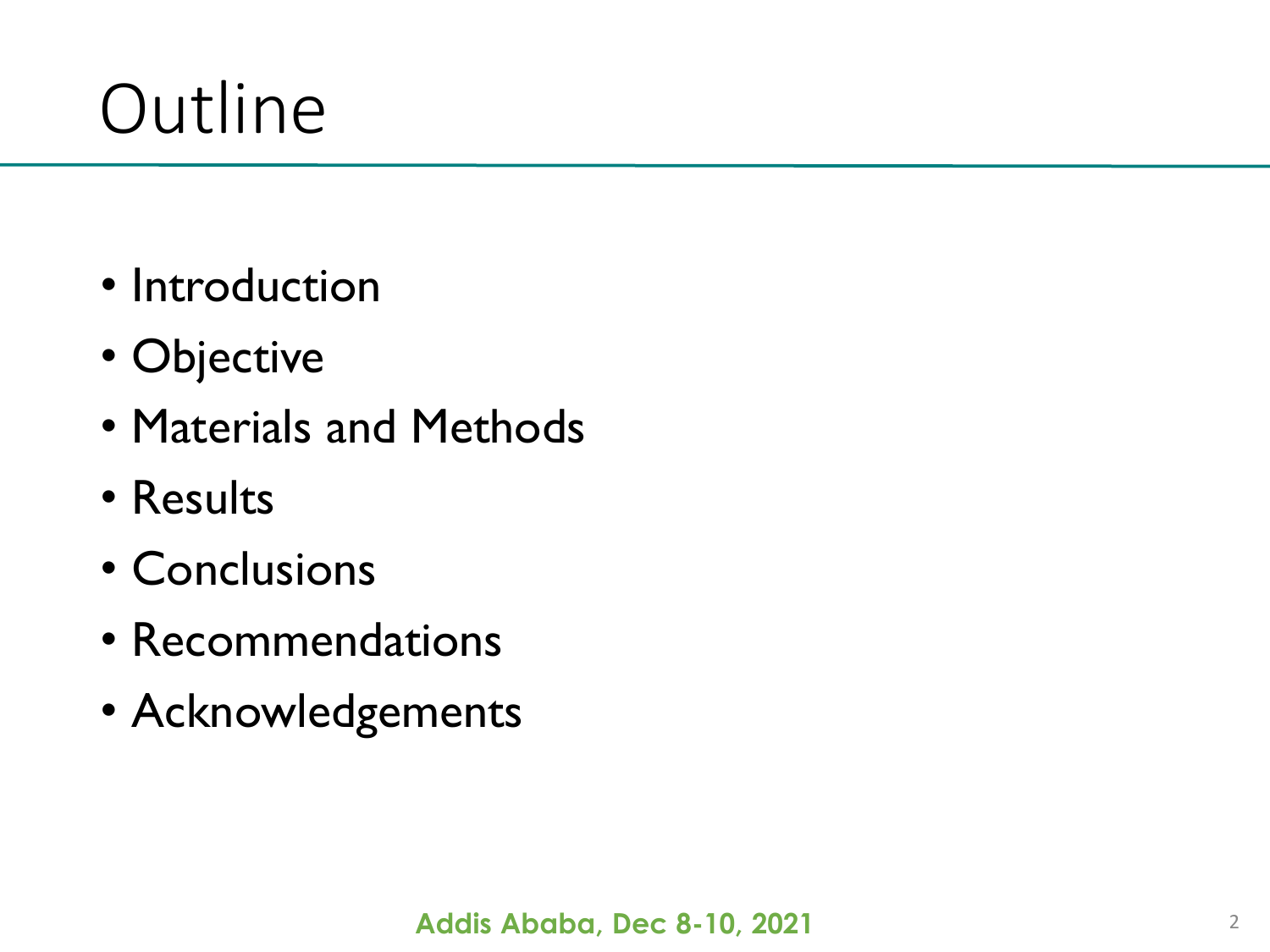### **Introduction: Why ASF coupled with DD?**

- ASF: rich source of bioavailable nutrients, small amount contributes a lot, complement plant-based dishes
- 6/12-HDSS, 3/10 or 4/9 for MDD-(W) and 3/7-MDD of IYC are ASF
- Inclusion of ASF in DDs: Child & Maternal undernutrition & adverse pregnancy outcomes, and **Breast Milk nutrient concentration**
- But ASF are the most limited food groups and considered as food for special events in Ethiopia

|                           | <b>Flesh/Meat %</b> | Eggs % | Dairy%    | Fish% |
|---------------------------|---------------------|--------|-----------|-------|
| Household <sup>32.5</sup> |                     | 13.8   | 34.3      | 1.1   |
| <b>Women</b>              | 17.1 Meat and Fish  | 18.2   | 12.4      |       |
| <b>Children</b>           | <5 Meat and Fish    | $25$   | $\leq$ 45 |       |



• Improving consumption of ASF as part of DDs: recommended to be among exercises to halt malnutrition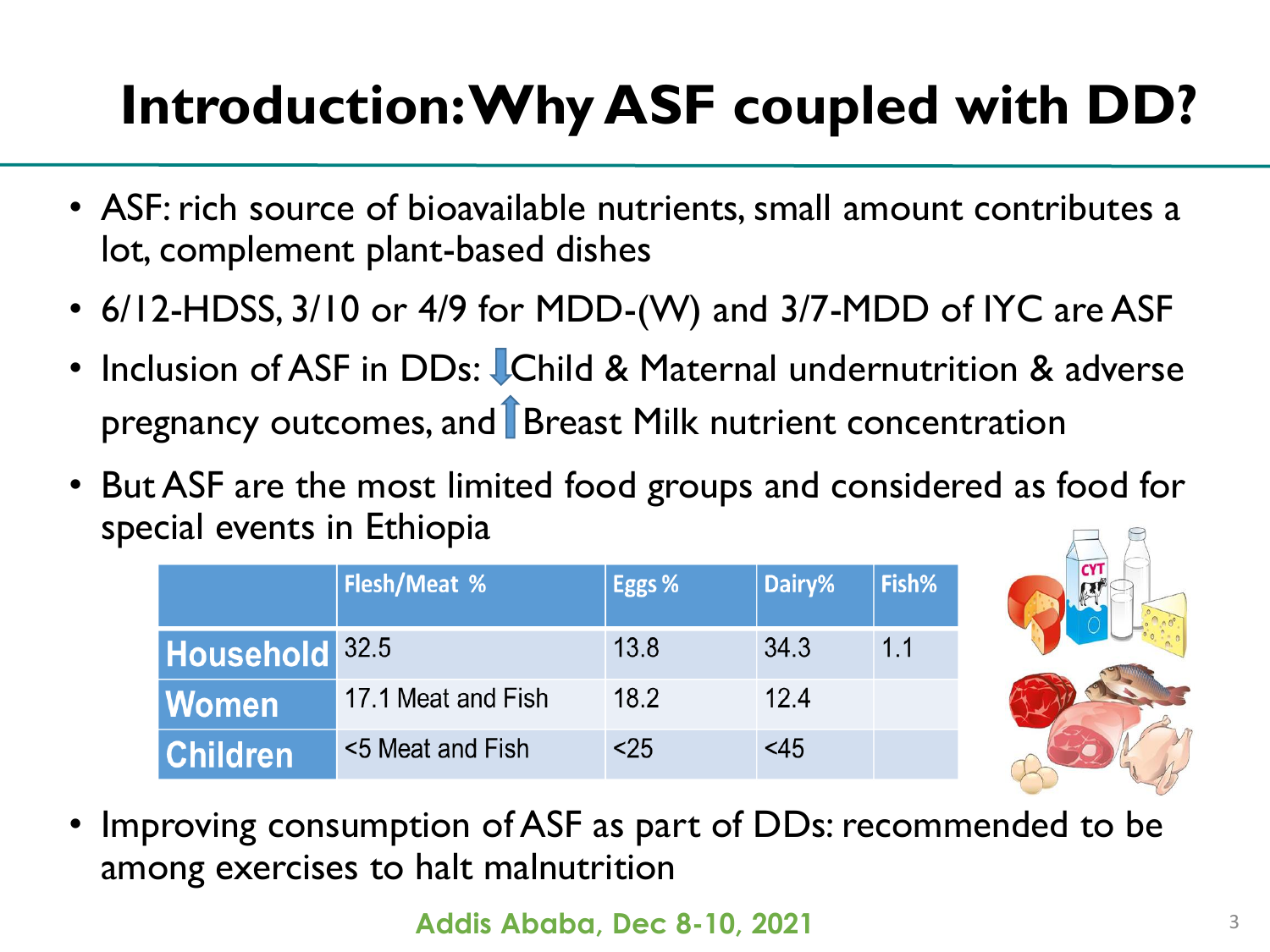#### **Methods and Materials: Summary**

| <b>Specific Objectives</b>  | <b>Study</b>  | <b>Sample</b> | Participant        | <b>Statistical</b> |
|-----------------------------|---------------|---------------|--------------------|--------------------|
|                             | <b>Design</b> | <b>Size</b>   | S                  | <b>Analysis</b>    |
| <b>Primary:</b> To evaluate |               | 190           | Mother-            |                    |
| effect of nutrition         |               | (90/90)       | Child Pairs  -     | <b>Descriptive</b> |
| education intervention      |               |               |                    | $\mathbf{X}^2$     |
| on the consumption of       |               |               |                    | t-test             |
| ASF by mothers and          |               |               |                    |                    |
| children                    |               |               |                    |                    |
| <b>Secondary: To</b>        |               | 190           | Mother-            | <b>Ethics</b>      |
| evaluate effect of          |               | (90/90)       | <b>Child Pairs</b> | C Cochrane<br>MRC  |
| nutrition education         |               |               |                    |                    |
| intervention on             |               |               |                    |                    |
| nutritional status of       |               |               |                    |                    |
| mothers and children        |               |               |                    |                    |

Computer Applications: SPSS, Excel and WHOAnthro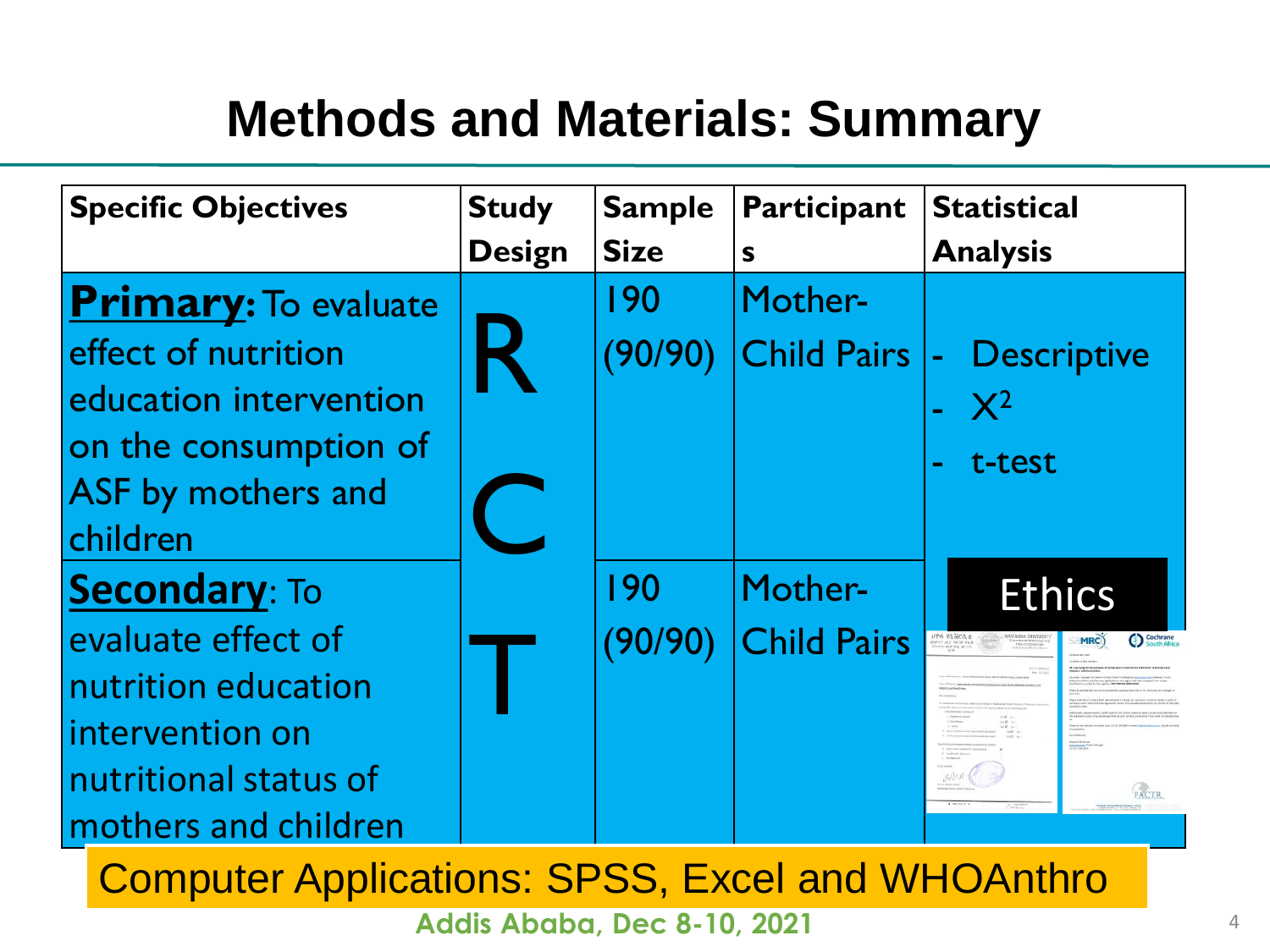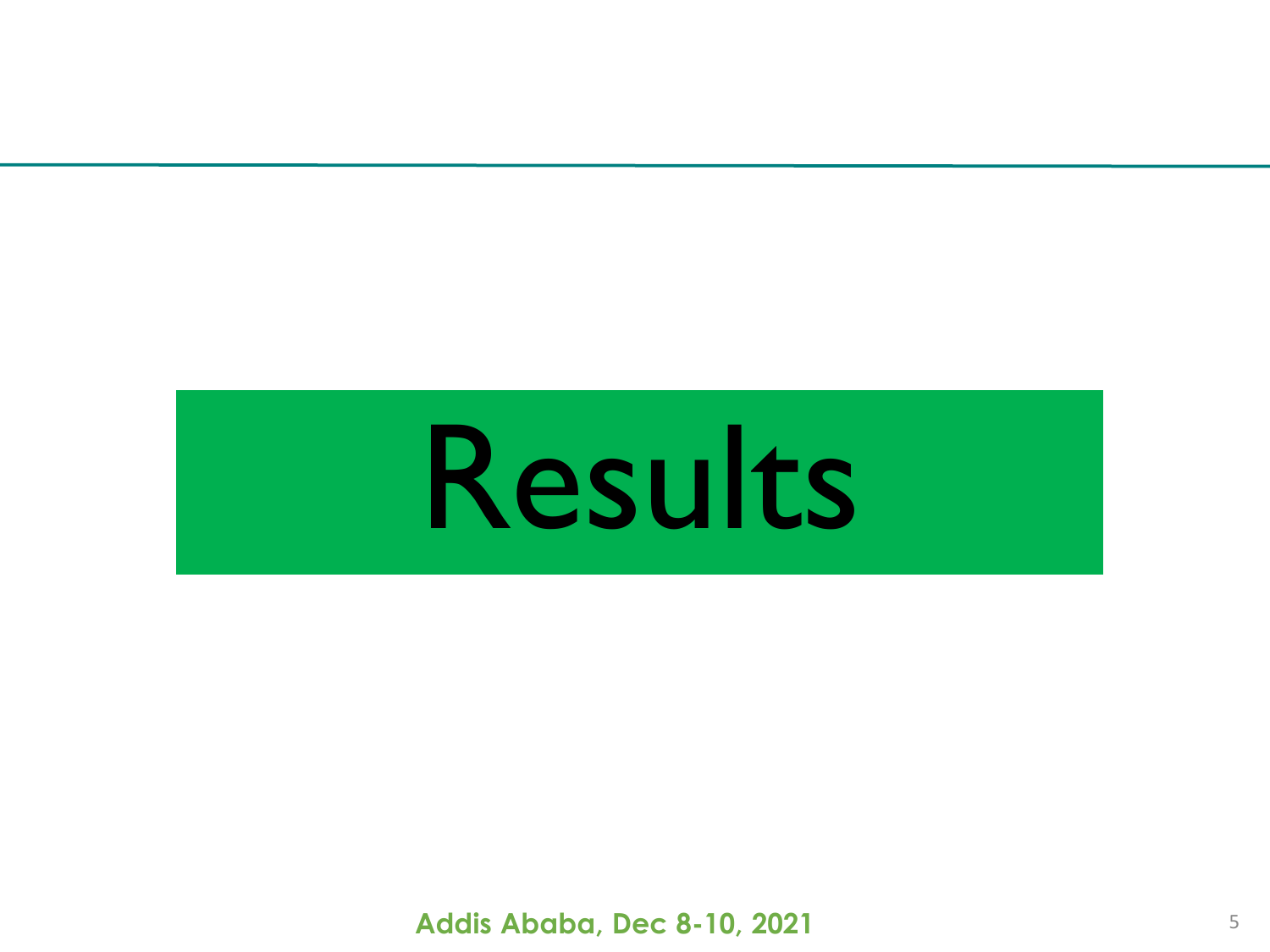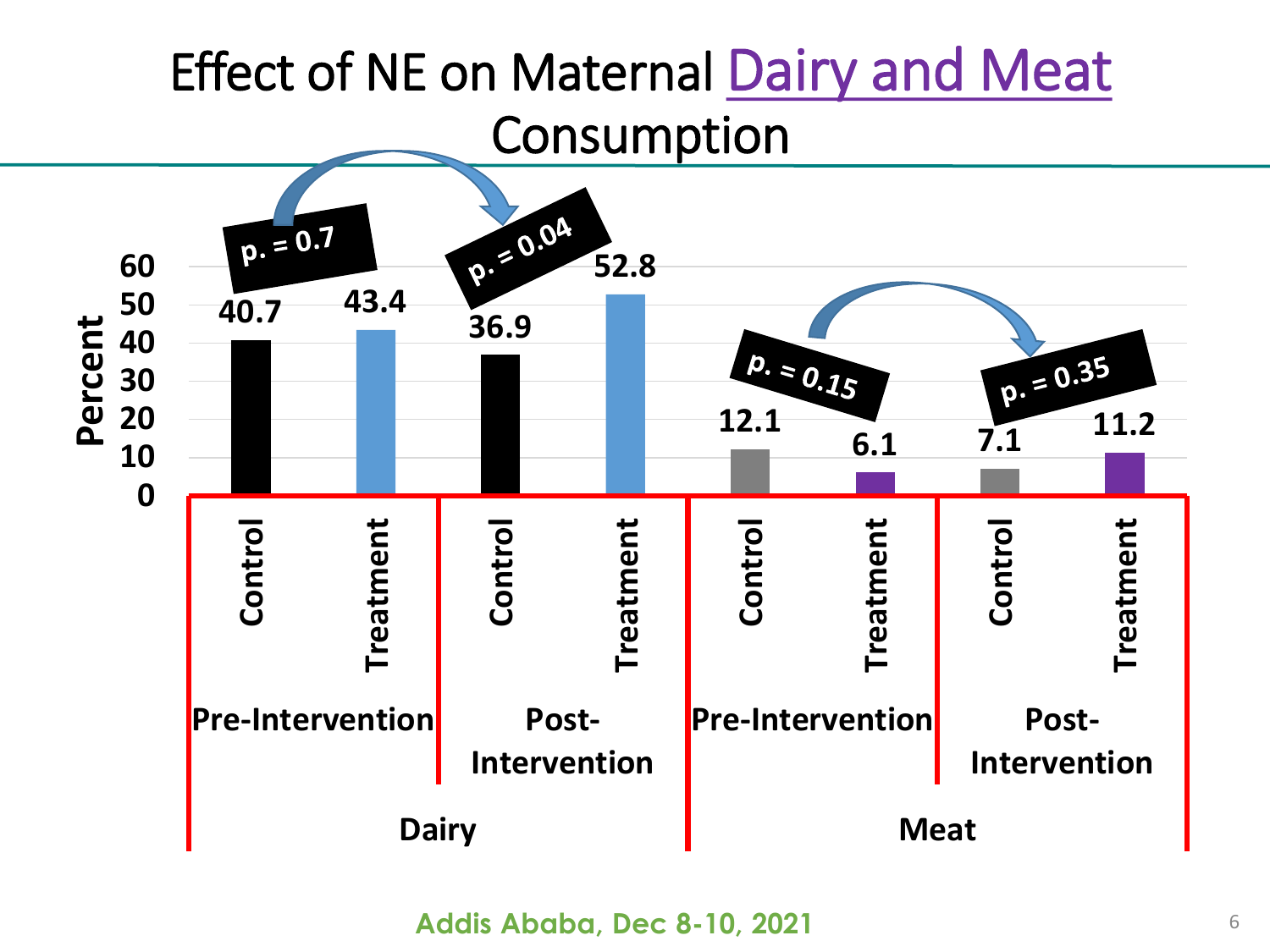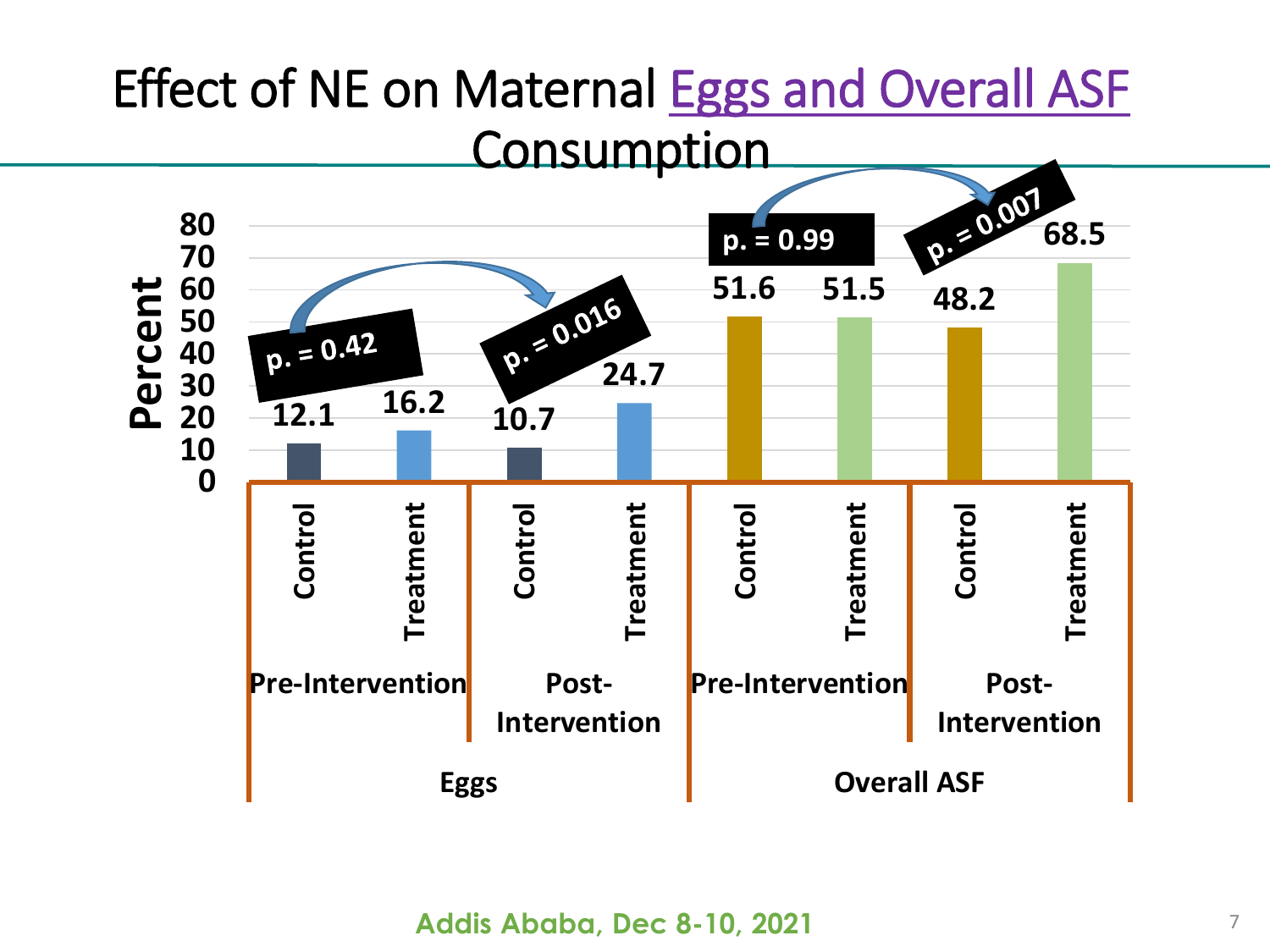#### Effect of NE on Maternal MDD



```
Addis Ababa, Dec 8-10, 2021
```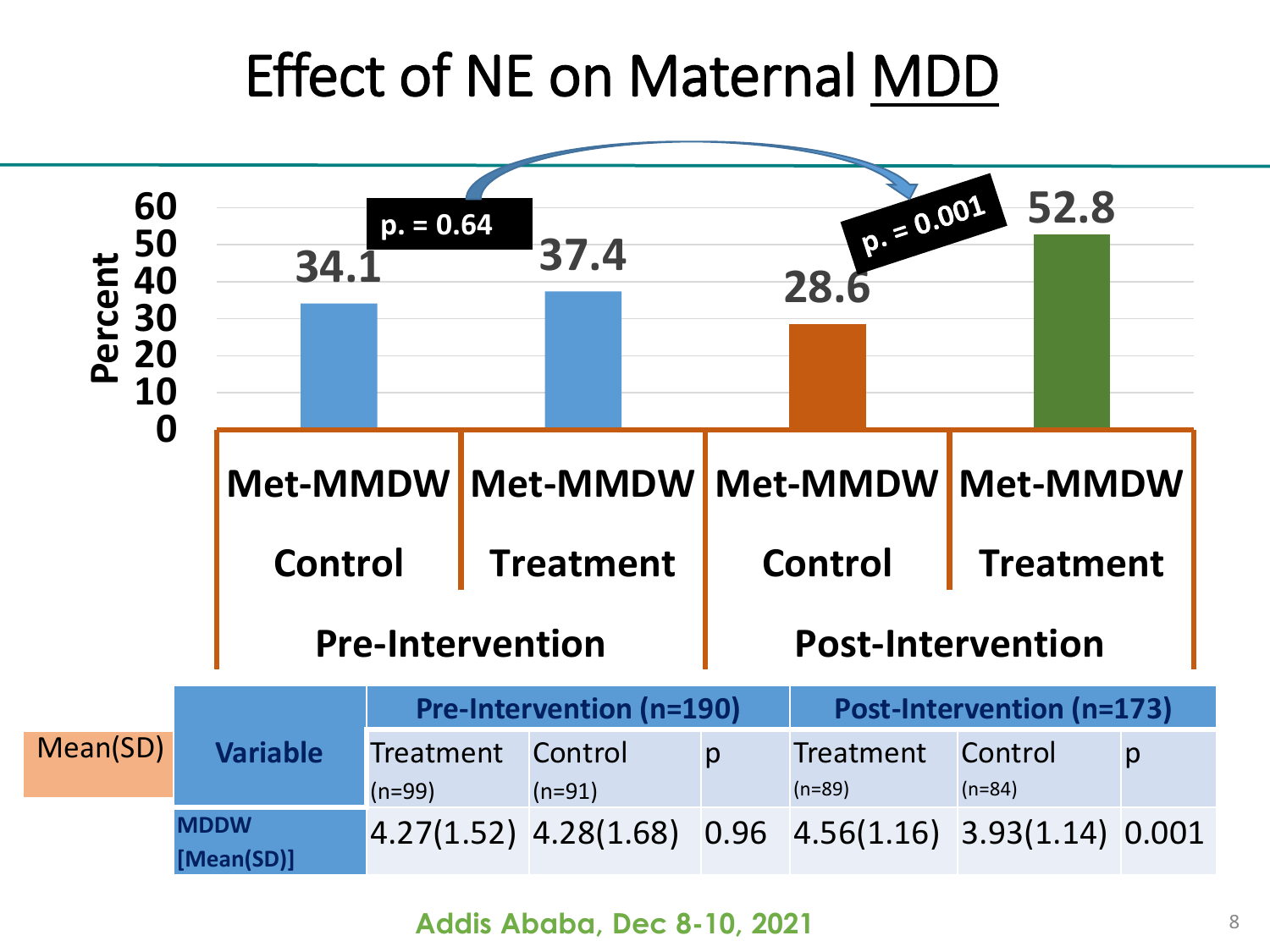#### Effect of NE on Consumption of ASF by the IYC

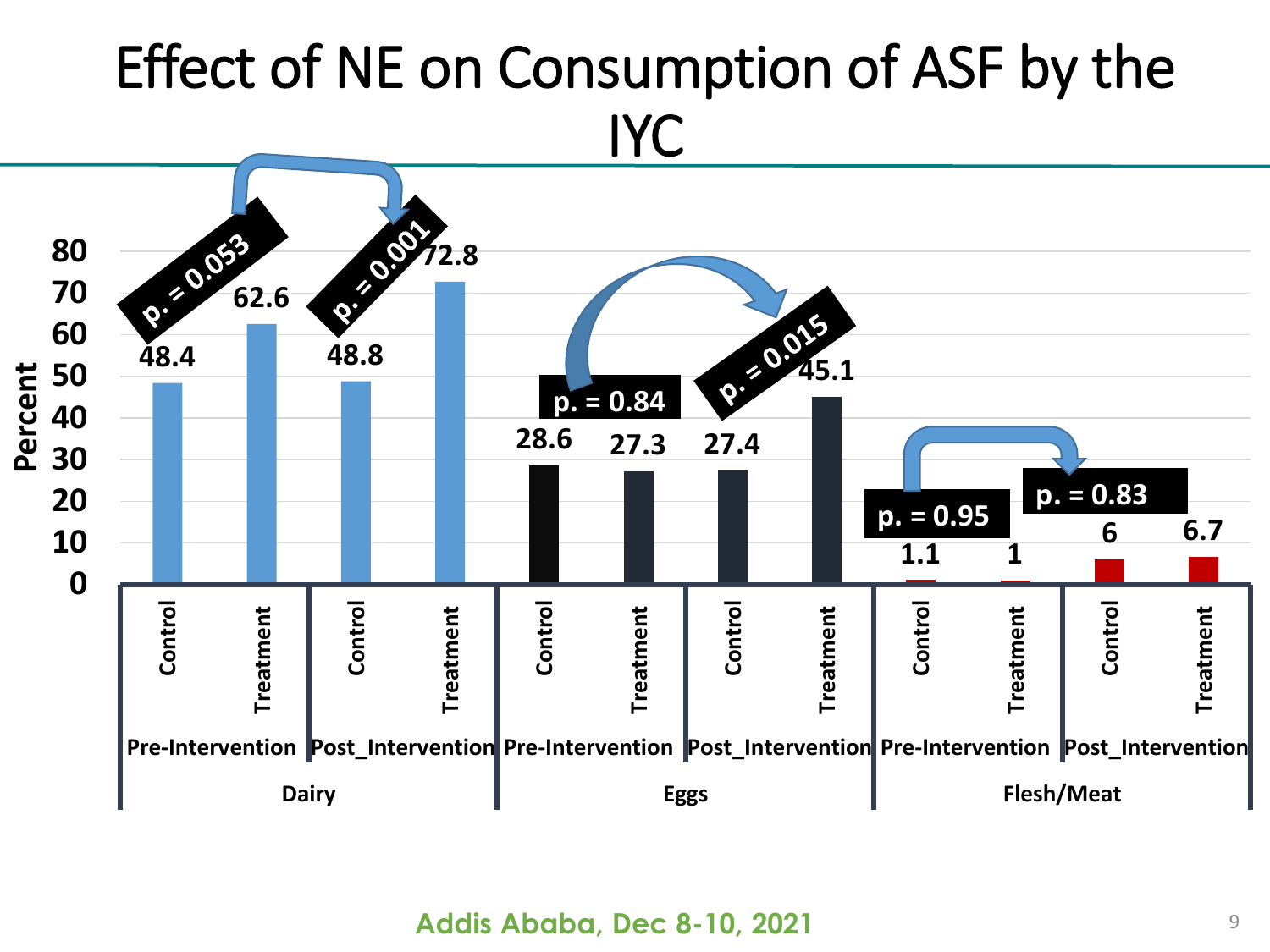# Effect of NE on MDD of IYC

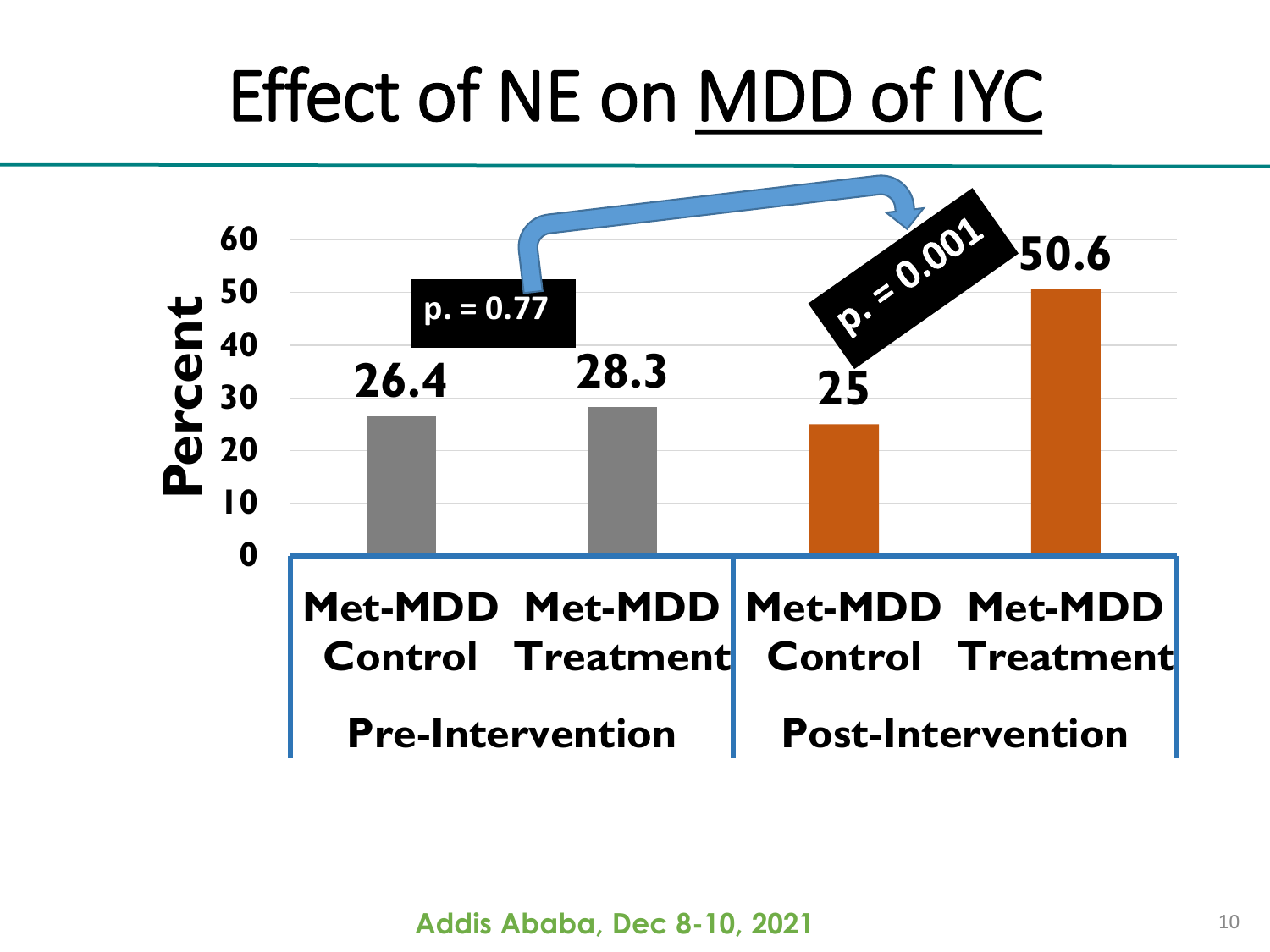#### Effect of NE on Mean score of MDD and Nutritional Status of the IYC

|                             | <b>Baseline (n=190)</b> |                   |      | Endline $(n=173)$ |                |         |  |
|-----------------------------|-------------------------|-------------------|------|-------------------|----------------|---------|--|
| <b>Variables</b>            | Treatmen                | Control           | p    | Treatment         | Control,       | p       |  |
|                             | t                       | $n=91$            |      | , n=89            | $n = 84$       |         |  |
|                             | $n=99$                  |                   |      |                   |                |         |  |
| <b>MDD score [Mean(SD)]</b> | 2.64(1.48)              | $2.54(1.46)$ 0.65 |      | 3.43(1.09)        | 2.61(1.25)     | < 0.001 |  |
| <b>Weight [Mean(SD)]</b>    | 8.57(1.58)              | $8.24(1.29)$ 0.13 |      | 11.03(1.79)       | 10.54(1.47)    | 0.048   |  |
| <b>Height [mean(SD)]</b>    | 70.98(4.29)             | 70.83(4.9)<br>3)  | 0.82 | 82.34(4.23)       | 81.80(4.25)    | 0.40    |  |
| <b>WHZ</b> [Mean(SD)]       | $-0.06(1.67)$           | 0.33(1.21)        | 0.20 | 0.26(1.43)        | $-0.34(1.14)$  | 0.003   |  |
| HAZ [Mean(SD)]              | $-0.99(1.40)$           | 1.33(1.28)        | 0.10 | $-0.87(1.32)$     | $-1.23(-1.32)$ | 0.949   |  |
| <b>WAZ</b> [Mean(SD)]       | $-0.58(1.48)$           | 0.85(1.26)        | 0.06 | $-0.42(1.28)$     | $-0.85(1.15)$  | 0.022   |  |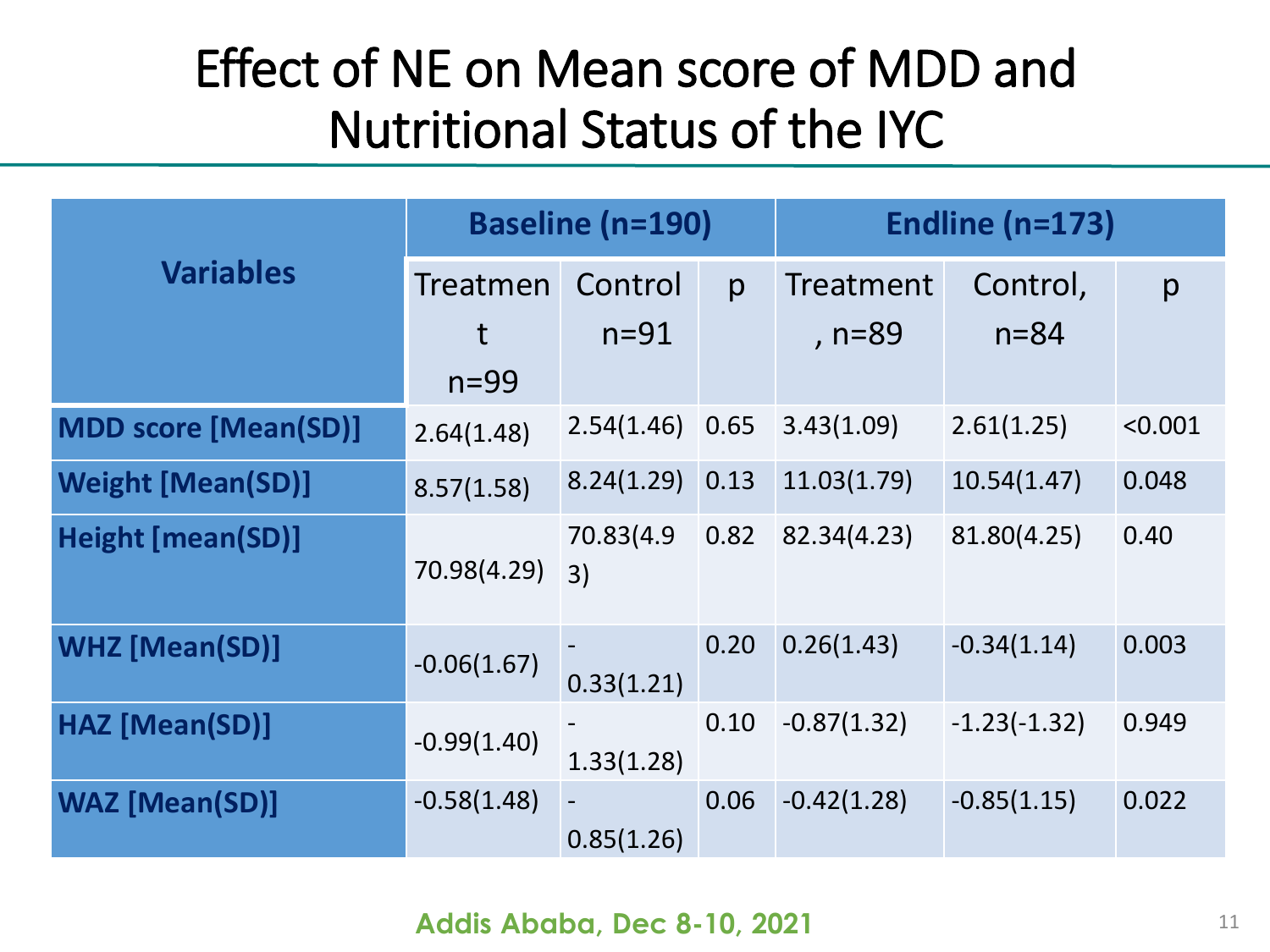# **Conclusions**

- A LHLANE improved;
	- $\checkmark$  Consumption of dairy and eggs by mothers and children and DD of mothers and children, but not consumption of meat.
	- WHZ and WAZ of children, but not HAZ of children and NS (BMI and MUAC) of mothers.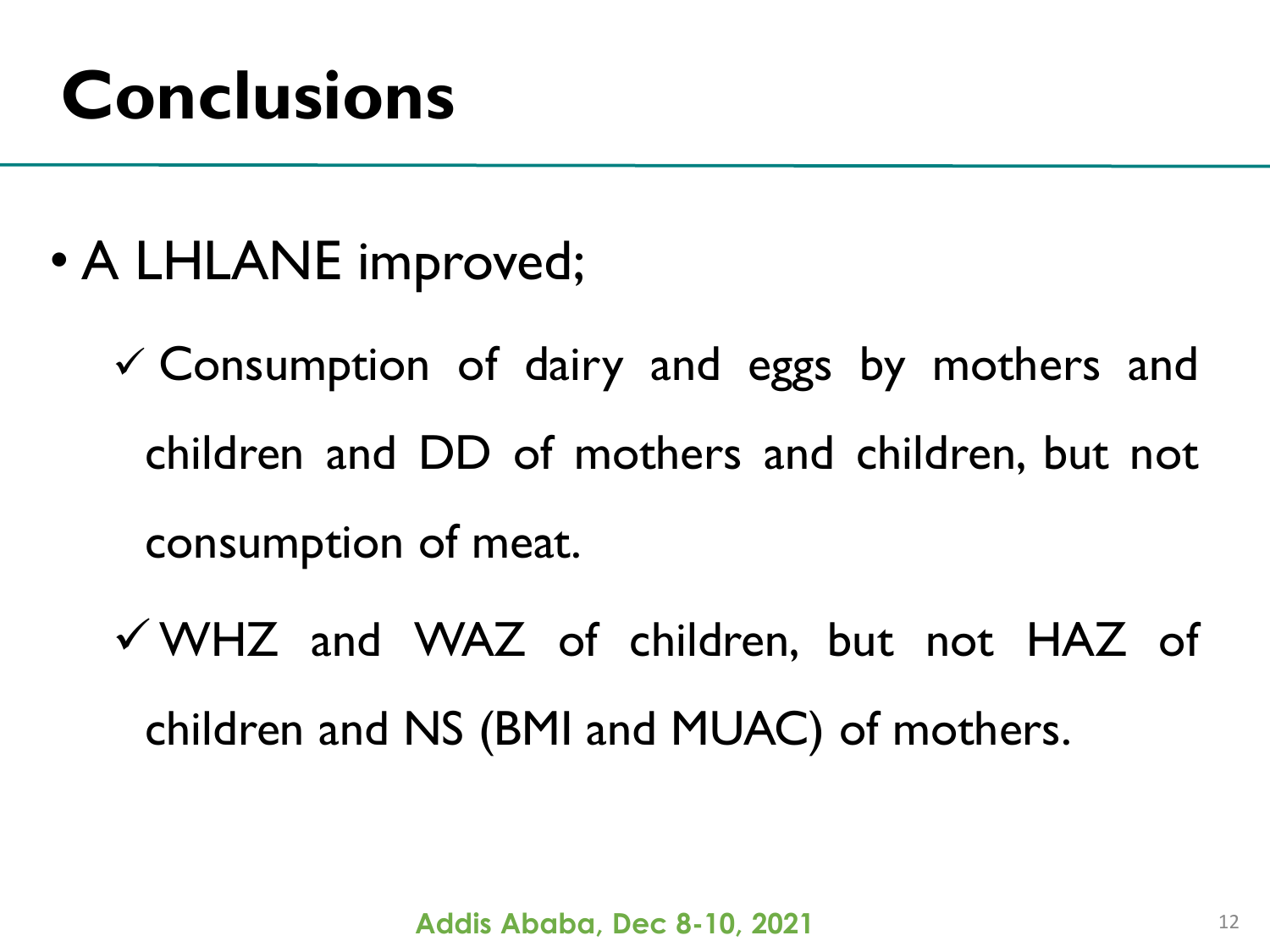# **Recommendations**

- National Nutrition Policy and Programs should focus on nutrition education and operations can use a LHLA to promote the inclusion of ASF in diets integrated with activities to;
	- $\checkmark$  boost healthy agricultural productivity-emphasis to the livestock sector
	- $\checkmark$  revise active nutrition and food security programs in rural settings in view of inclusion of ASF in diets
	- $\checkmark$  empower women through education and engagement in small scale businesses like livestock husbandry, feed production and livestock and ASF marketing value chain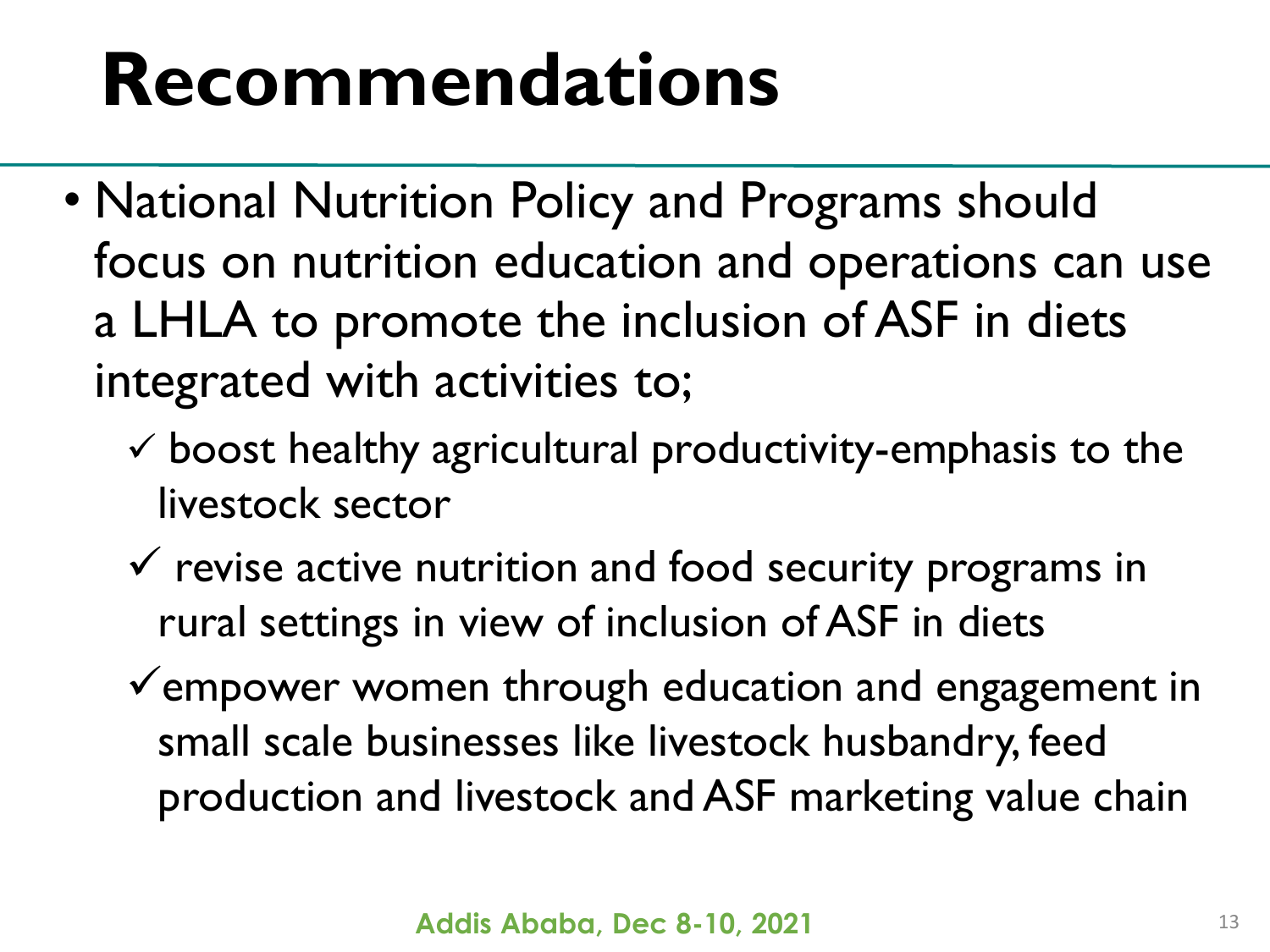# Acknowledgments

- Hawassa University
- Study District Offices Administrative, Health and Agriculture Offices
- Study Participants